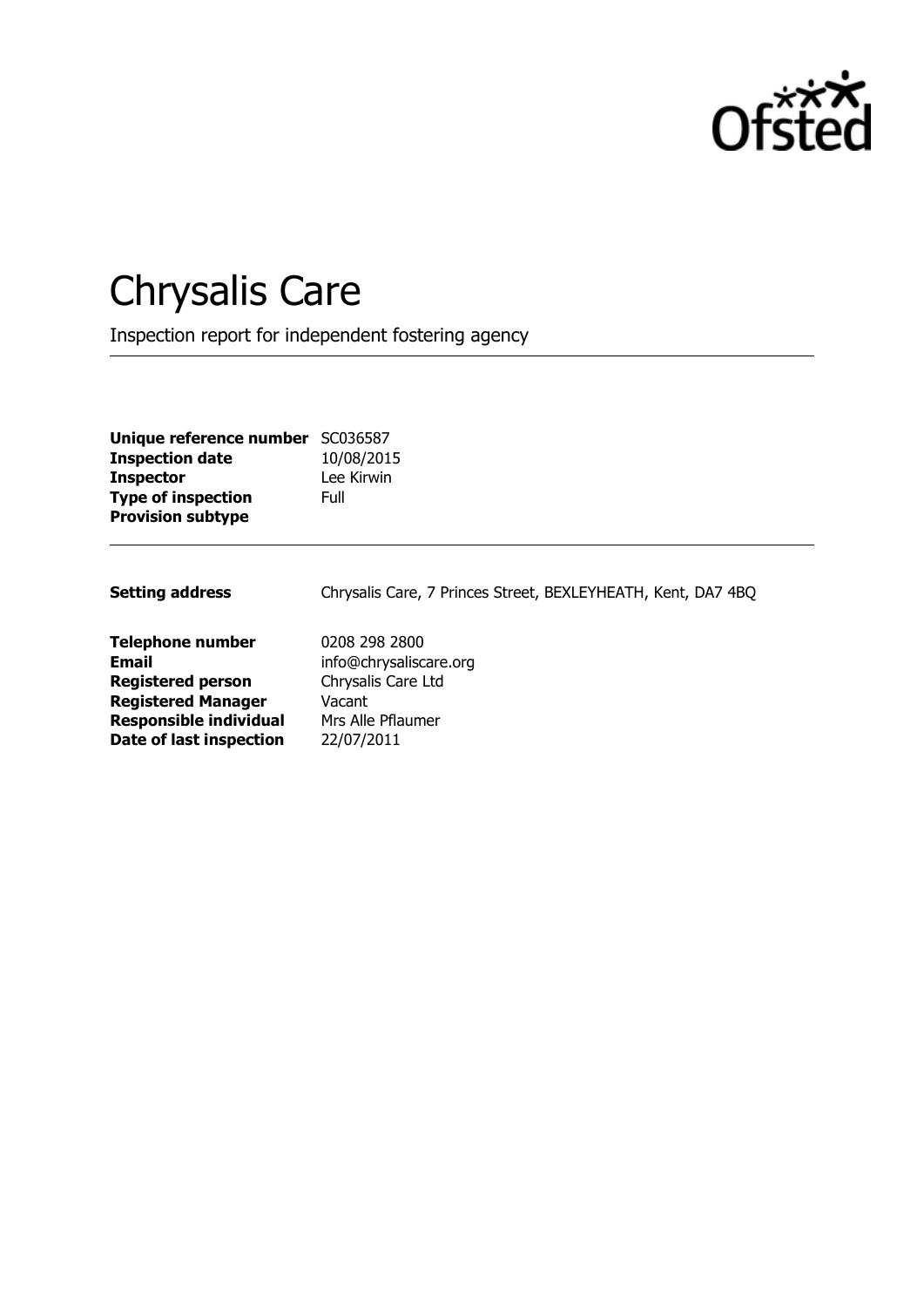© Crown copyright 2015

#### Website: www.gov.uk/ofsted

This document may be reproduced in whole or in part for non-commercial educational purposes, provided that the information quoted is reproduced without adaptation and the source and date of publication are stated.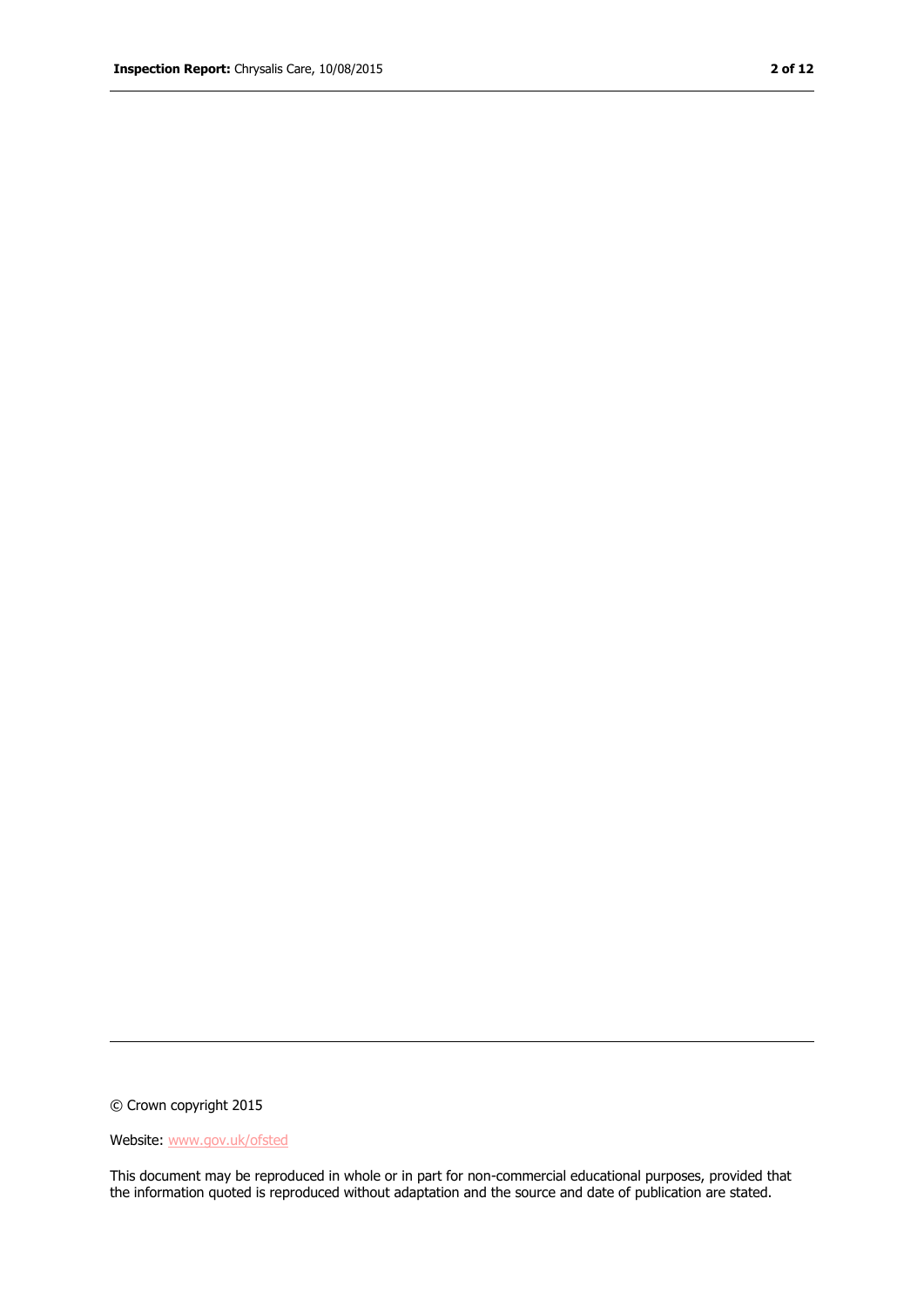# **Service information**

### **Brief description of the service**

Chrysalis Care is an independent fostering agency that recruits, trains and supports foster carers in Kent, Essex, Luton and the London area. There is a children's services team that provides direct support and therapeutic intervention for children in placement. The agency provides both short and long term fostering arrangements for children who are unable for any reason to live with their birth family. The agency currently has 135 foster carers in 88 households and looks after 96 children.

#### **The inspection judgements and what they mean**

**Outstanding:** An agency demonstrating and exceeding the characteristics of a good judgement where children and young people are making significantly better progress and achieving more than was expected in all areas of their lives.

**Good**: An agency where children and young people, including those with the most complex needs, have their individual needs met and their welfare safeguarded and promoted. They make good progress and receive effective services so they achieve as well as they can in all areas of their lives.

**Requires improvement**: An agency that may be compliant with regulations and observing the national minimum standards but is not yet demonstrating the characteristics of a good judgement. It therefore requires improvement to be good. There may be failures to meet all regulations or national minimum standards but these are not widespread or serious; all children's and young people's welfare is safeguarded and promoted.

**Inadequate:** An agency where there are widespread or serious failures which result in children and young people not having their welfare safeguarded and promoted.

# **Overall effectiveness**

Judgement outcome: **Good**

Foster carers provide stable placements for children; more than half of the children placed remain with their foster families for more than two years; some stay with their carers for more than ten years.

Children make exceptional progress in all areas from their starting points. They aim high in education and achieve excellent results. All children are in suitable, highquality educational placements.

Children are safe. They are well matched with carers who meet their emotional and cultural needs. The agency has support services for children with more complex needs and provides one-to-one support to address risk-taking behaviour. Not all children who need it access this service. Sometimes risk management plans are overly restrictive when balancing the need to keep children safe, with the need to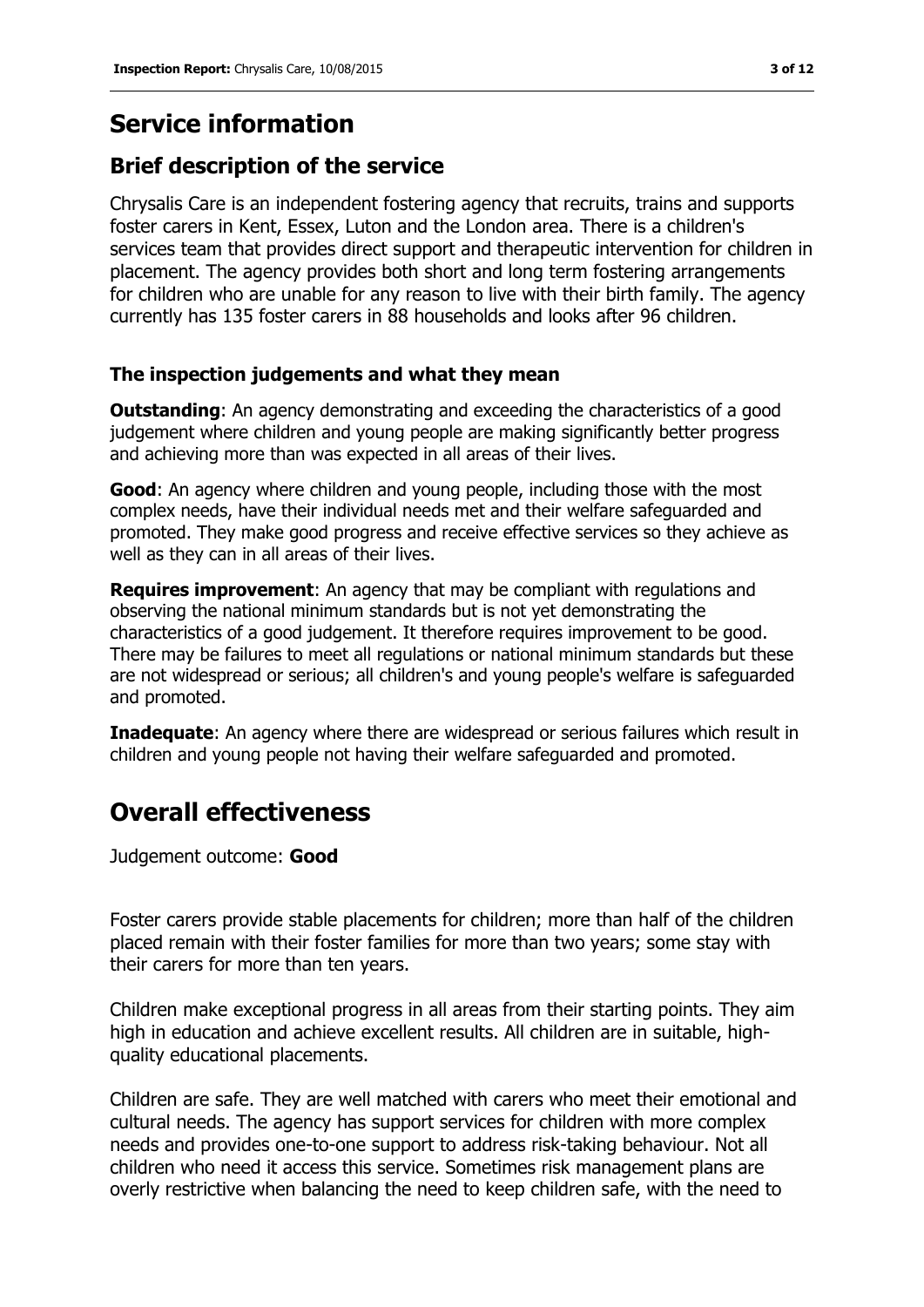allow them to take risks and develop independence skills.

A robust panel ensures that foster carers are properly vetted and regularly reviewed. Foster carers appreciate the support provided by the agency. The agency provides flexible support to ensure carers can engage with high quality training and supervision. There is a small number of foster carers who resist attending the training provided and not all have completed the Training Support and Development Standards.

The agency has a strong management team who lead an ethical, child centred culture within the organization. They are accessible to foster carers who appreciate the agency's 'family feel' and that they can always speak to someone who they know and who knows the children well.

### **Areas of improvement**

#### **Recommendations**

To improve the quality and standards of care further the service should take account of the following recommendations:

Ensure that foster carers can evidence that the Training Support and Development Standards have been attained within 12 months of approval. (NMS 20.3)

Ensure that children understand how their views have been taken into account and where significant views or concerns have not been acted upon, they are helped to understand why. This has particular reference to the need to let children know how their views have contributed to foster carer reviews and service development. (NMS 1.2)

Ensure that the agency implements a proportionate approach to any risk assessment. In particular, risk assessments must be reviewed to ensure children learn from mistakes and interventions, such as not being left unsupervised in the home, are not unduly restrictive. (NMS 4.5)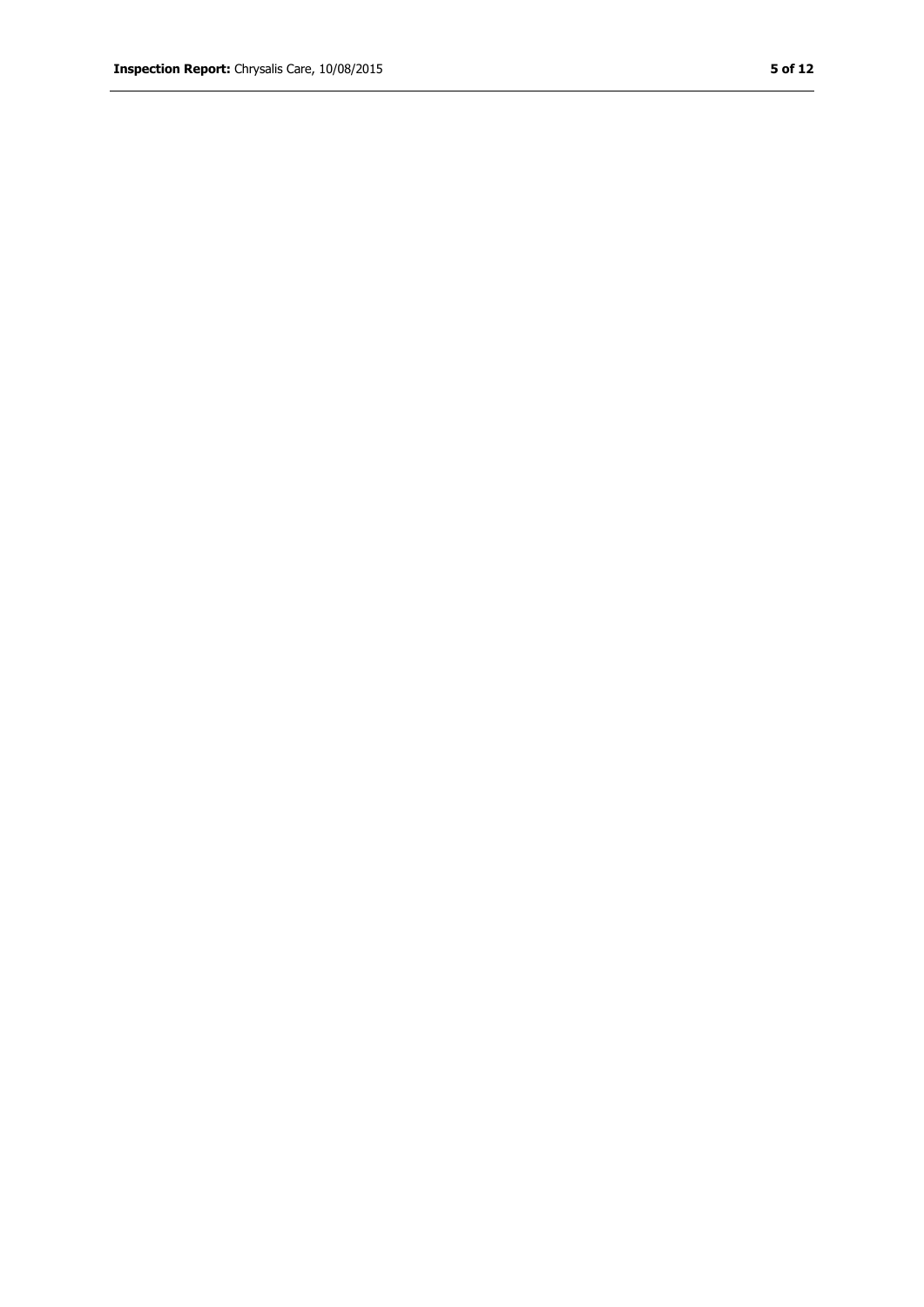# **Experiences and progress of, and outcomes for, children and young people**

Judgement outcome: **Outstanding**

Children enjoy living with their foster families. They are made to feel welcome and take part in all aspects of family life including family holidays. They feel genuinely cared for and experience love and care from good foster parents.

Children are well-matched with carers. Each carer has a family book which describes the family, their interests and the expectations of the household. When children are anxious about coming into foster care, this helps them feel reassured that their foster families will make them feel welcome and provide care that is nurturing, supportive and encouraging of their hobbies and interests.

Many children live with their foster families beyond the age of 18 and some remain with their carers permanently. All children who stay long term achieve excellent results in education; they continue into higher education or employment after leaving school. Children make rapid progress in education from their starting points. They are given extra support when this is needed so they are helped to make exceptional progress in a short period. For example, one child who was well below average attainment levels in his school subjects, reached above-average levels within nine months of being placed with a foster family.

Children are supported to maintain contact with their birth families and remain placed with their brothers and sisters whenever this is possible. This helps them stay connected to their family history, identity and culture. It also ensures that people who they have important attachments with remain part of their lives.

Foster carers create a learning culture in their homes. They support children with homework and the agency arranges extra tuition to help them catch up and attain good results. The agency provides one-to-one support from their children's services team to support children to engage in positive activities and attend clubs in the community. A child comments that they love being in foster care because they 'get to do a lot of nice things' and another really enjoys going to the youth club regularly.

Children are healthy. Foster carers promote healthy lifestyles and support children to attend health appointments. With the support of supervising social workers, foster carers work well in partnership with other professionals. They use their experience and knowledge of children to contribute to education, health and care plans. They also ensure that these plans are carried out in detail. This means that children with complex health needs are supported to achieve and experience the best possible quality of life.

Children with complex emotional needs receive therapeutic support from the agency's children's services team. This can include direct counselling from qualified therapists or direct work from support staff who give children a safe space to talk.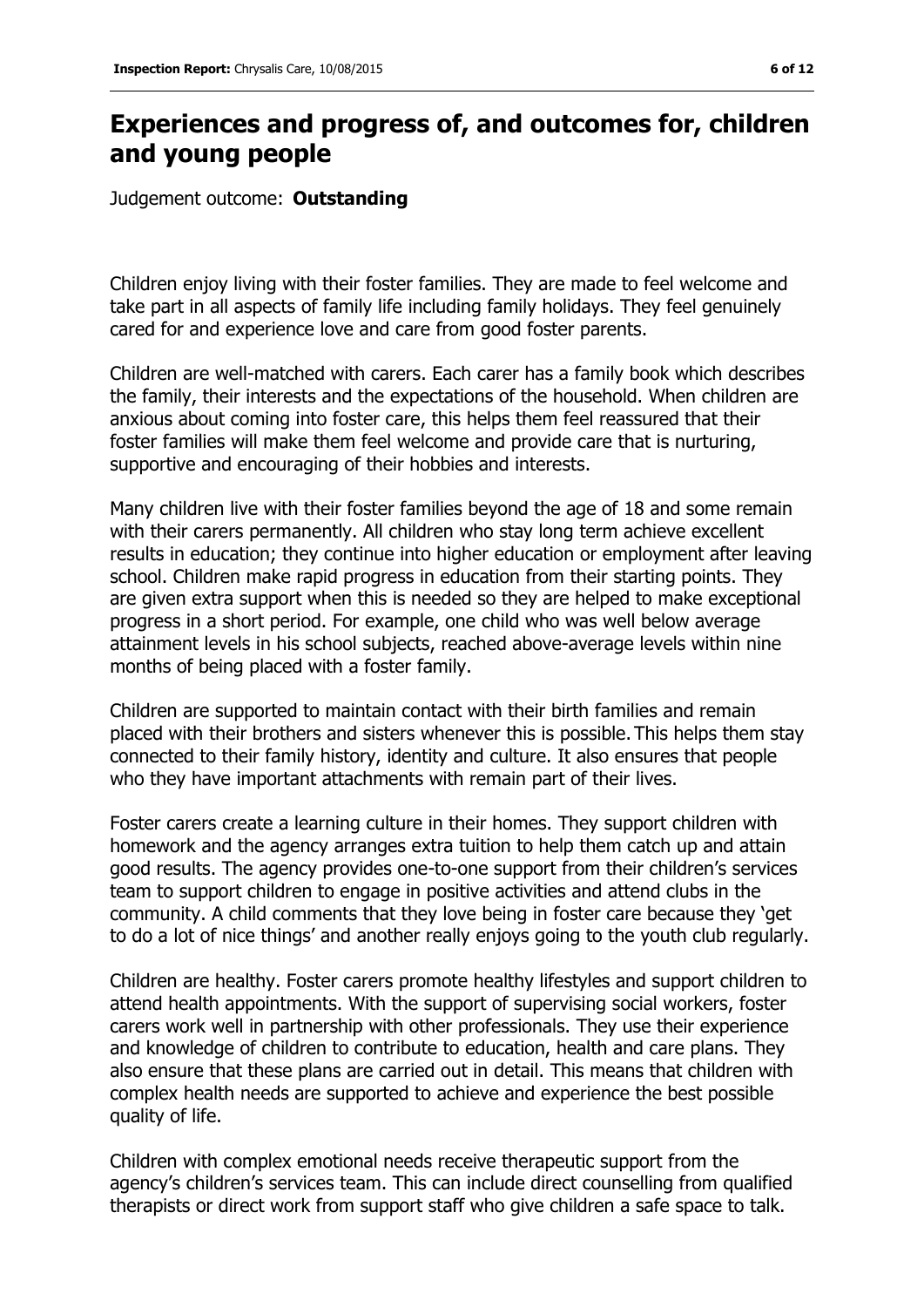This means that when children exhibit signs of depression or are unsafe, they are helped to make progress and thrive. The agency advocates strongly on behalf of children to ensure that they get expert help from mental health professionals when required.

Children receive help to prepare them for independence. In addition to support from foster carers, they receive one-to-one sessions with staff from the agency's children's services team. This helps them learn how to use transport, budget, and shop for food and gain employment or training. One child says he would not be working now if it wasn't for the help he received from their support worker.

# **Quality of service**

Judgement outcome: **Good**

The agency strives to make continuous improvement to the quality of care to children. They have recently appointed a new manager and a new panel chair. This has had a positive impact, particularly on the function and performance of the fostering panel.

The fostering panel is made up of a range of suitably qualified personnel who provide a range of perspectives to inform decision making. The panel ensures that foster carers undergo a rigorous assessment before they are approved. The experience and qualities of each family are fully considered before deciding the range and number of children they are approved to care for. The panel maintains sufficient distance and independence from the agency. This enables it to provide challenge when information is incomplete or of insufficient quality to make an informed recommendation. In these circumstances, decisions are deferred or conditions are applied to registration to ensure foster carers are able to meet children's needs.

Foster carer's reviews take place within statutory timescales. Supervising social workers provide detailed reports and assessments which outline foster carers strengths and areas for development. Children are supported to contribute to the foster carer review by the children's services team, who meet with them to get feedback about their experiences in the foster family home. On occasion, when this feedback raises issues that children are unhappy about, but does not necessarily reflect concerns about the foster carers' performance, the agency does not always ensure that these issues are addressed. Therefore, the agency misses opportunities to let children know that their views carry weight and are acted upon.

The agency recruits a range of carers to meet the needs of a wide range of children, including those with complex health and emotional needs. They provide carers who are able to achieve positive outcomes for teenagers who have not previously been looked after or who have suffered several previous placement breakdowns. When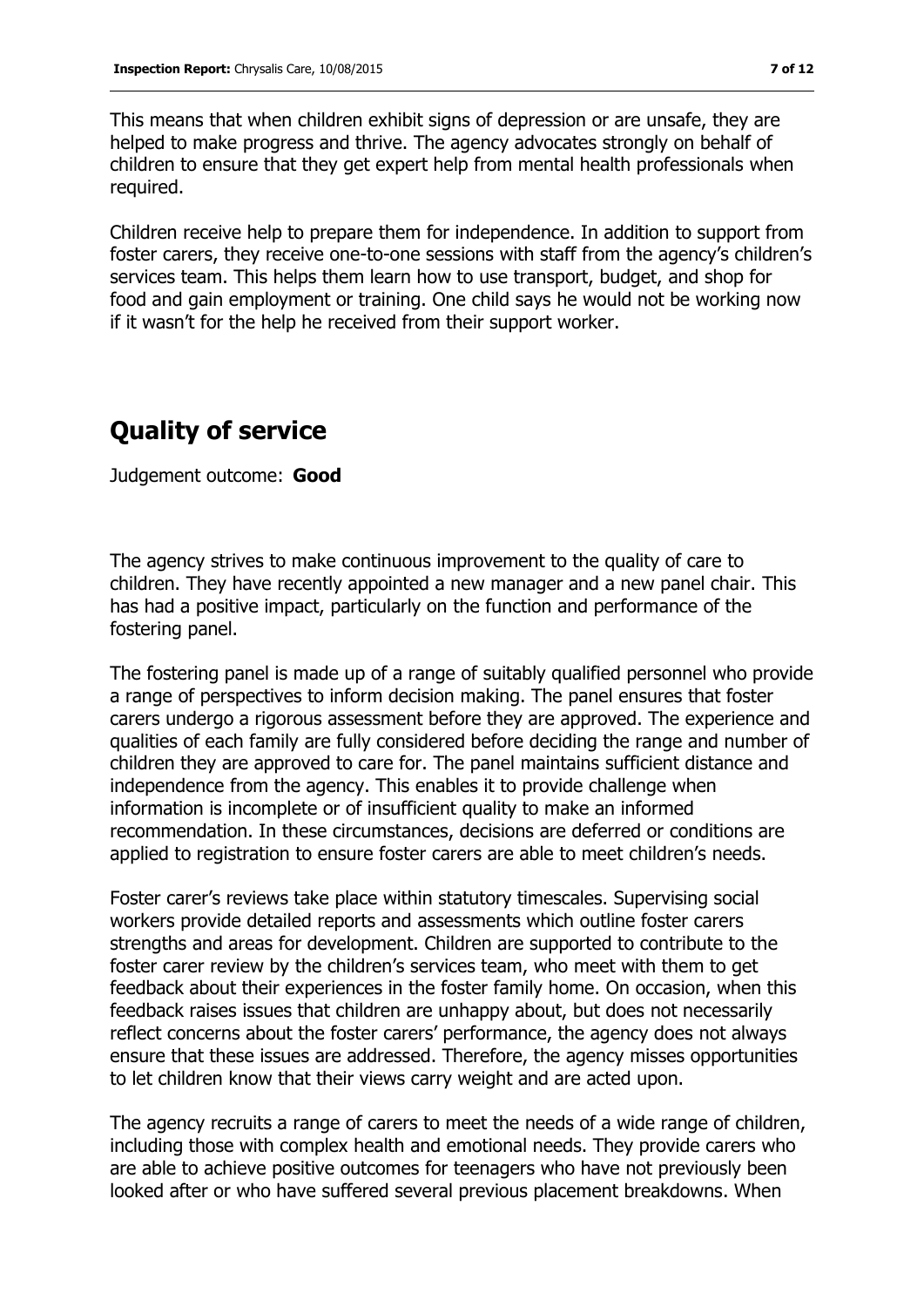children arrive in England unaccompanied, the agency is able to provide carers at short notice, who are suitably matched in terms of language and culture. This means that children placed in these circumstances do well and make positive progress.

A dedicated placement officer has in-depth knowledge of the carers, their qualities and the family dynamics. She works closely with supervising social workers and managers to ensure that children are well matched at the point of referral. The agency takes into account the needs of other children in placement, including birth children, when matching. As a result, children are placed into stable family homes that have the capacity to meet the needs of all children living there.

Foster carers are very happy with the support they receive from the agency. Several carers comment that the agency supervising social workers 'go the extra mile' to offer support when they need it. They appreciate the out-of-hours support and feel reassured that there is always someone they know at the end of the phone who they can speak to. One foster carer with many years' experience with a number of agencies says she chose Chrysalis Care because they 'were the most family orientated'.

Feedback from placing local authorities is positive; they describe the agency as being responsive and able to make placements at short notice. One local authority commissioner appreciates that the agency works effectively in partnership and engages in 'honest dialogue when there are difficulties'. Another commissioner comments that the agency will provide extra support when needed, often at no extra cost, and will meet her half way when negotiating any extra resources needed.

Children receive the support they need without delay. The agency makes ethical decisions when placing children and when providing on-going support. They will only place children when they have carers available who have the necessary skills and qualities to meet their needs. The agency acts quickly and often use their own resources when children require extra support to keep them safe, to maintain contact with their families or to promote their emotional well-being.

Foster carers receive regular, high-quality supervision from their supervising social workers. They have time to reflect on the emotional impact of the role and strategies for helping children. They are prompted to ensure that tasks relating to relevant plans are completed. This enables carers to balance meeting their own needs and those of their birth children with the needs of children placed with them to ensure they are fully included in family life.

Foster carers are supported and encouraged to attend training. The agency provides a flexible service to ensure that carers can attend, which includes offering training at weekends and sometimes in the foster carers' home. Despite this, not all foster carers have completed the Training, Support and Development Standards within 12 months of approval.

Children are sometimes looked after by back-up carers when this is necessary and in their best interests. These carers are properly assessed and checked to make sure they are suitable. They are often part of the foster carers' extended family and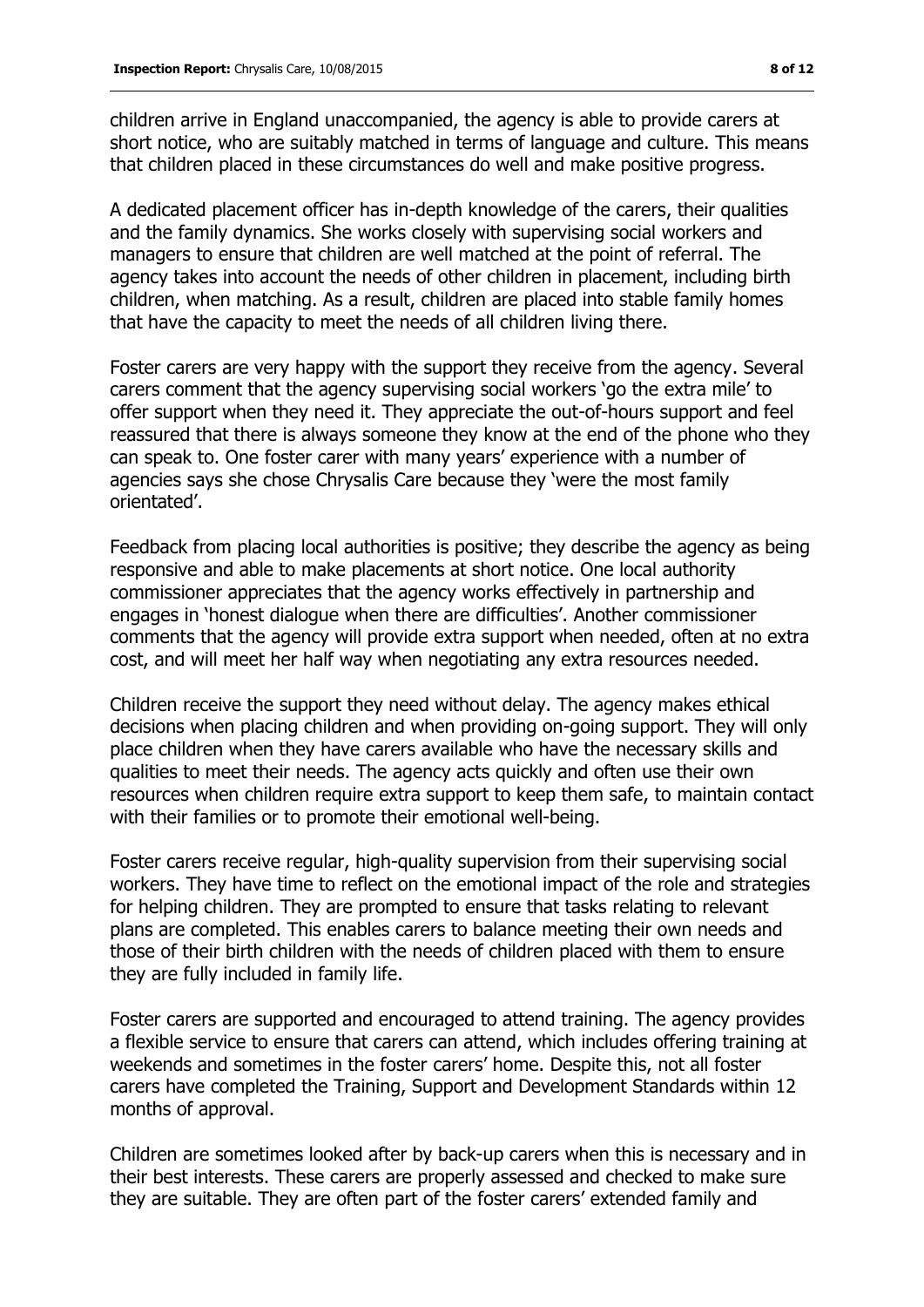friends, which means that children are always looked after by people that they know well.

# **Safeguarding children and young people**

Judgement outcome: **Good**

Children experience sensitive care which provides clear boundaries, but is also mindful of their previous experiences. Carers understand that they need to make adjustments to meet children's individual needs. This helps children settle quickly into the rhythm and structure of family life. They are well behaved and seldom go missing. Children behave responsibly in the community and seldom come into contact with the police due to anti-social or criminal behaviour.

Foster carers are passionate and committed to providing loving, stable homes for children. One foster carer says he 'couldn't imagine doing anything else'. Another carer gave up her job to enable her to keep looking after a child who needs high levels of support. This helps children develop a sense of belonging in the family home and reduces the risk that they feel isolated and vulnerable to negative influences.

When children abscond or are missing from care, foster carers act quickly in partnership with other agencies, including the police, to ensure they are safe. Children who may be at risk of sexual exploitation receive support to help them understand the risks and address the underlying issues that can lead them to put themselves at risk. Foster carers receive specialist training in this area. Specialist training is also provided for children to help them raise their awareness of risks and to understand how to protect themselves, for example, from grooming.

Children feel safe in their foster homes and their local communities. If there are concerns that children are victims of bullying, foster carers take steps to ensure this is dealt with and that children are protected. Foster carers are trained to understand the potential risks presented by the internet. They help children understand these risks and take prompt action to address concerns.

Children have access to one-to-one support from children's services staff to give them a 'safe space' to talk. If they require further support, they are helped to access independent advocacy services. They know how to raise concerns outside of the agency if they are worried or feel their concerns are not being addressed.

Foster carers are vigilant and closely monitor those children who may be at risk of radicalisation. If concerns are identified, they intervene effectively to reduce risks.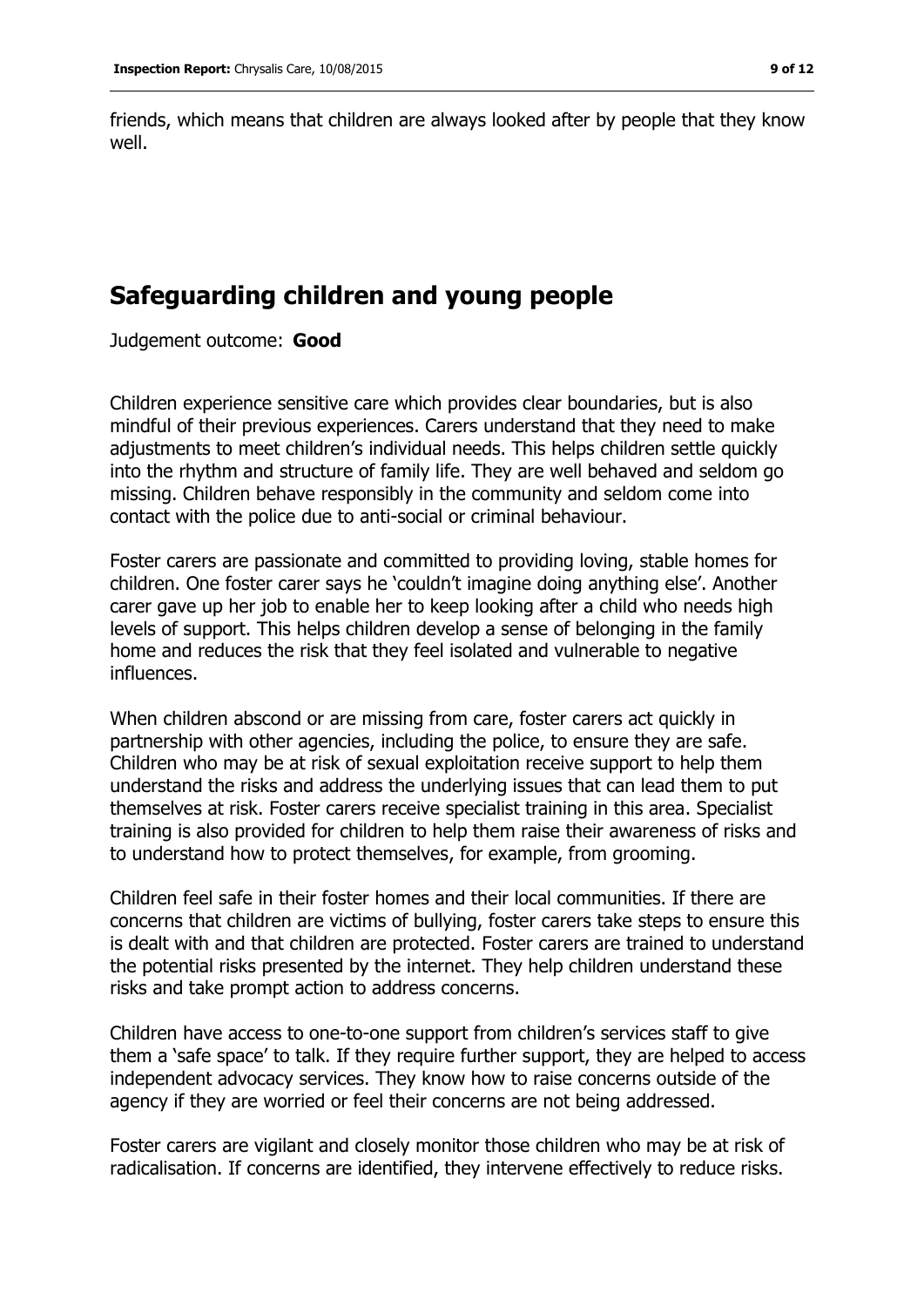Risk assessments are completed at the point of referral to identify any areas where children may be vulnerable. These identify clear plans for reducing risk of harm. They are regularly updated to reflect any new concerns, but not always reviewed to ensure that interventions to keep children safe are not unduly restrictive. This raises the risk that children are not always learning from mistakes in a way that promotes their independence.

The agency has a strong safeguarding culture and works well in partnership with other agencies to address any safeguarding concerns. The Local Authority Designated Officer says that any safeguarding allegations raised about foster carers are addressed promptly and thoroughly investigated in line with child protection procedures. All staff and carers are thoroughly vetted to ensure they do not pose any risk to children.

Supervising social workers regularly inspect the foster carers' homes to ensure that these are free from hazards. When hazards are identified, they take remedial action to make sure faults are addressed and any additional safety equipment is provided. They undertake regular unannounced visits to foster carers' home and speak to children on their own. This ensures that the quality of care is subject to robust scrutiny and that the agency understands how children experience being looked after.

# **Leadership and management**

Judgement outcome: **Good**

A new manager was recently appointed. He is going through the registration process with Ofsted at the time of this inspection. He is a former senior Ofsted inspector bringing considerable practice experience to the role. He is a qualified social worker with experience of working in fostering and has held a number of senior management positions in the social care sector.

The manager has had a significant, positive impact since joining the agency, particularly in relation to the improvements to the fostering panel. This means that the panel recommendations are more robust, there are clear reasons recorded to support decisions and a more rigorous challenge to ensure that any shortfalls in performance are addressed.

The agency has a long and successful history of providing high quality care to children. The leadership team communicate and model strong child-centred values throughout the organization.

The staff team and foster carers experience a supportive environment and describe an 'intimate feel' in the working environment. They are highly motivated, well supported and committed to delivering the best outcomes for children. Children's experiences, progress and outcomes are outstanding. They enjoy being in their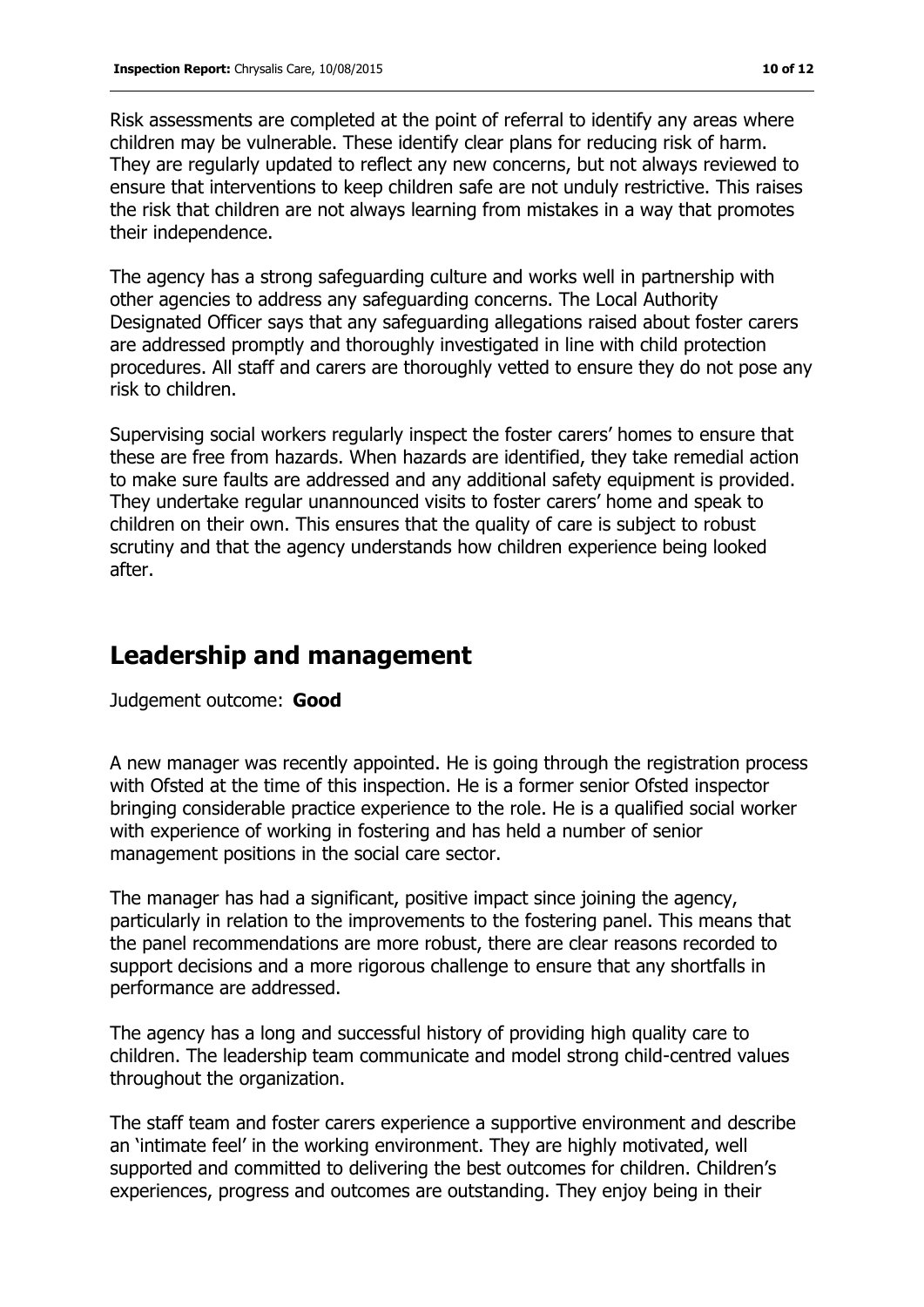foster families and have a fun, positive experience of childhood. This demonstrates that the leadership team are highly effective. They continue to recruit foster carers with exceptional qualities and help them to improve through effective training, review and supervision.

Supervising social workers feel that the leadership and management team listen to and consult them when looking at ways to develop the service. They meet regularly as a team without managers and value this opportunity to share best practice with colleagues in a reflective forum. They receive regular supervision from managers which acknowledges the emotional impact of the work and is mindful of staff wellbeing. Supervision also provides constructive direction and challenge when needed to ensure that children's well-being and progress is central to the work.

The responsible individual provides effective support and supervision to the manager. He has clear direction and guidance in terms of the aims, values and objectives of the service, while retaining sufficient autonomy to commit resources and lead on service development. The agency regularly consults with children on how they experience being looked after, but it is not clear how these views inform service development.

The manager has a calm and thoughtful approach to decision making and is able to balance conflicts when making complex decisions. This means that, when faced with dilemmas, he is able provide a proportionate response which promotes the best interests of children and effectively manages risk.